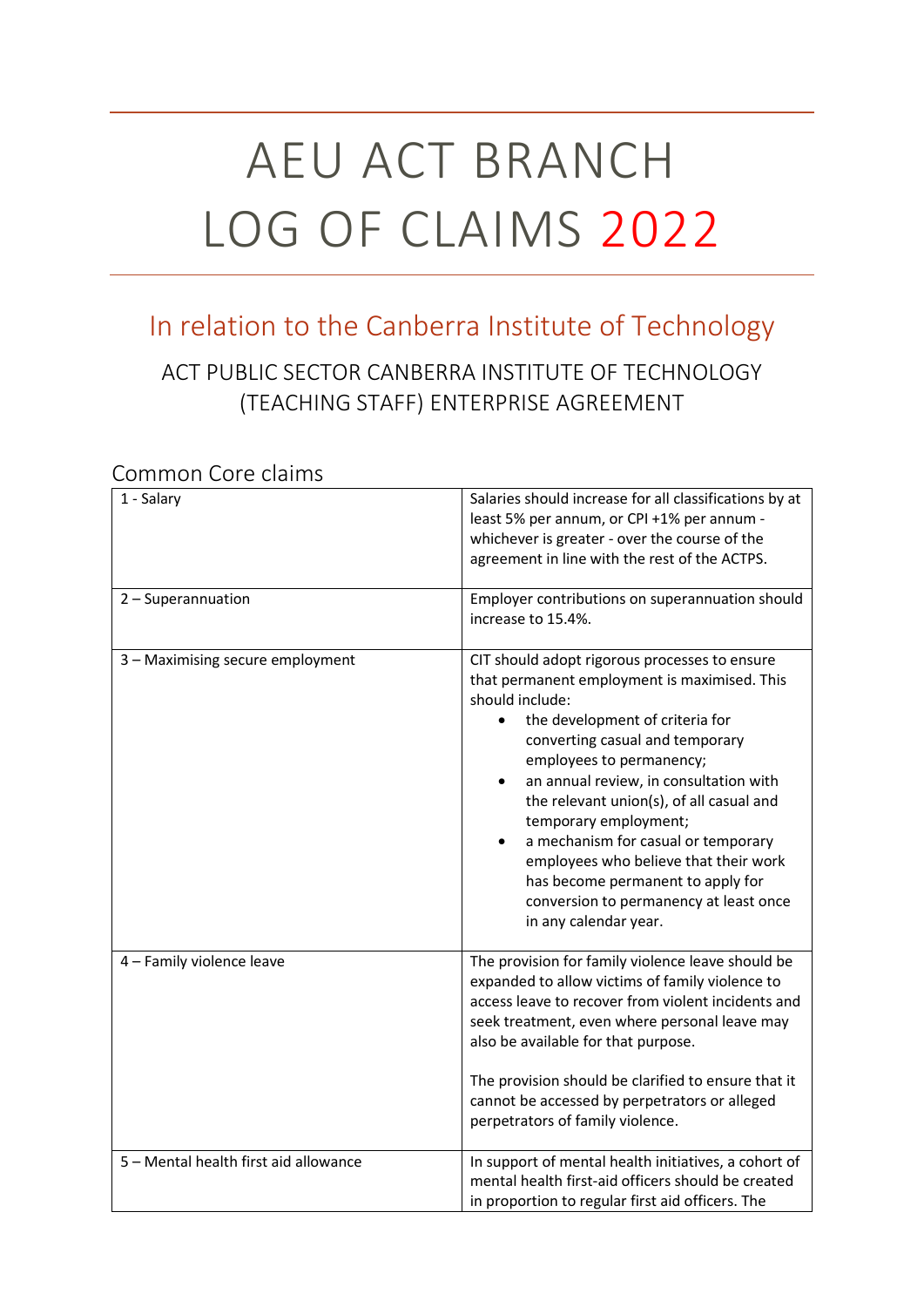| MHFA officer should receive the applicable first |
|--------------------------------------------------|
| aid allowance.                                   |

### CIT-specific claims

| טו ו טאַנטוויט טועווויט                                                                      |                                                                                                                                                                                                                                                                                                                                                                                                                                                                   |
|----------------------------------------------------------------------------------------------|-------------------------------------------------------------------------------------------------------------------------------------------------------------------------------------------------------------------------------------------------------------------------------------------------------------------------------------------------------------------------------------------------------------------------------------------------------------------|
| 6 - Teaching hours and work/life balance                                                     | CIT Teachers are faced with changes to the type<br>and nature of tasks that make up their work.<br>There has been an increase in compliance,<br>student support and online teaching work.<br>The annualised teaching load of 720 hours should<br>be reviewed and alternative models considered.                                                                                                                                                                   |
|                                                                                              | Any review of the way teaching hours are<br>calculated must not reduce an entitlement to paid<br>non-attendance.                                                                                                                                                                                                                                                                                                                                                  |
| 7 - Local consultation                                                                       | Measures should be sought to strengthen<br>consultation at the local level on matters<br>including workload, resourcing, maintenance,<br>work safety, hours of work/rostering and change<br>management.                                                                                                                                                                                                                                                           |
| 8 - New teacher support                                                                      | Teachers in their first year of work at CIT, as<br>temporary or permanent employees, should be<br>provided with support, including:                                                                                                                                                                                                                                                                                                                               |
|                                                                                              | documented mentoring support from an<br>experienced teacher;<br>an annual teaching load reduction of 80<br>hours, split between the new teacher and<br>their mentor in a manner that suits and is<br>agreed to by both parties;<br>a structured induction program, including<br>no less than one event per term, targeted<br>to new teacher development.                                                                                                          |
|                                                                                              | The new teacher program will provide teachers<br>who are new to CIT with opportunities to meet<br>their colleagues, seek support, engage with the<br>profession and familiarise themselves with<br>regulatory requirements, work safety issues and<br>CIT's cultural traits.                                                                                                                                                                                      |
| 9 - New pay increments for trades skills areas<br>where there is an identified area of need. | Our members at CIT are unique in that they are<br>required to be dual qualified: they need to be<br>specialist in their industry field, as well as skilled<br>educators.                                                                                                                                                                                                                                                                                          |
|                                                                                              | In certain trade skills areas, members report that<br>there is a growing disparity between the<br>remuneration that they can attract in industry vs<br>what they are able to earn at the top of the<br>current pay scales. The consequence is that there<br>is not enough incentive for skilled tradespeople to<br>teach at CIT. The disparate pay presents an<br>obvious concern, but also creates workload<br>pressures for existing teachers in these areas as |